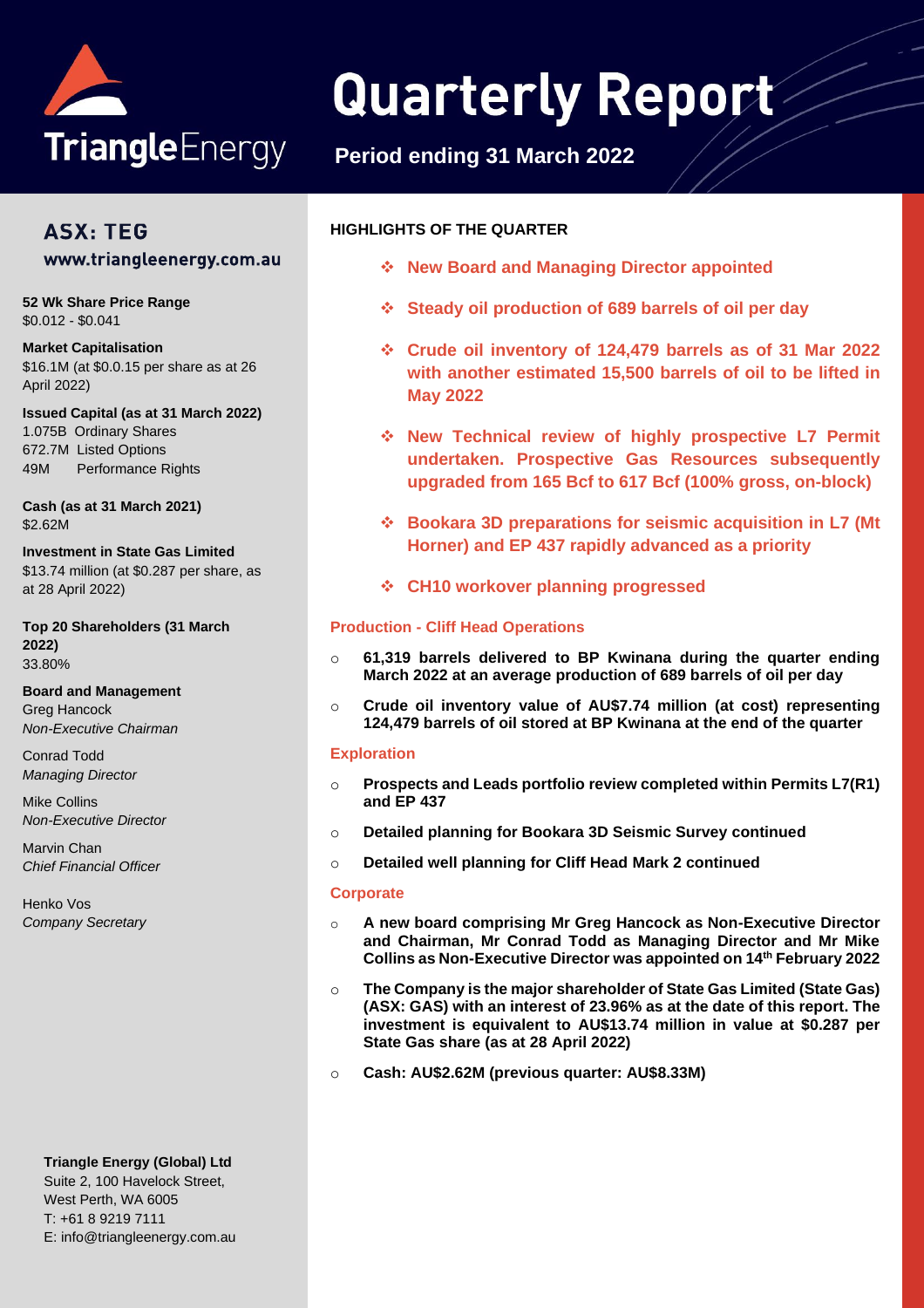

#### **COMPANY UPDATE**

#### **Cliff Head Oil Field (100%)**

#### **Cliff Head Operations**

The Cliff Head Joint Venture (**CHJV**) continued to produce and deliver crude oil to BP Kwinana during the March quarter, this totalled 61,319 barrels of oil which will be sold at the average May oil price.

The final lifting from Kwinana will be early May, after which produced oil is expected to be shipped through Geraldton to Asian refineries (Truck-to-Tanker project).

Under the Truck-to-Tanker route, the crude oil will be transported from the increased storage tank capacity at the Arrowsmith Stabilisation Plant to a tanker at Geraldton Port. Once the minimum quantity is reached, the CHJV may opt to sell it to a buyer in Asia. Subsequent to the end of the quarter, the CHJV has signed a Marketing Agreement with BP Singapore Pte Limited.



#### **Cliff Head 10 Update**

On 29 September 2021 the Company reported that the Cliff Head 10 well (**CH10**) had shut-in due to a down hole electrical fault. The ESP in CH10 had a run life of nearly 12 years, 3 times the typical Cliff Head ESP of 4 years.

The Company is at an advanced stage of evaluating options to work-over the CH10 well. The CHJV is keen on executing the work-over at the earliest opportunity to take advantage of higher oil price and some tax benefits. If the work-over is successful, the CH10 well is expected to add an estimated 130 barrels of oil per day to production.

#### **Cliff Head Mark 2 – Well Planning**

Three attractive drilling opportunities were developed from the previously completed Cliff Head Renewal Project (**CHRP**), the West High/West Flank appraisal/development (Western Development), the South-East Nose development and the Mentelle Updip exploration prospect. Success with these opportunities could materially increase production and extend the life of the Cliff Head oil field for several years. A fourth opportunity, the Catts prospect, is also technically mature but dependent on the SE Nose drilling results. Further opportunities are present at Far North and South Cliff Head.

The Company is about to commence a farm-out process to bring in a partner to assist with the drilling of one or more of these wells.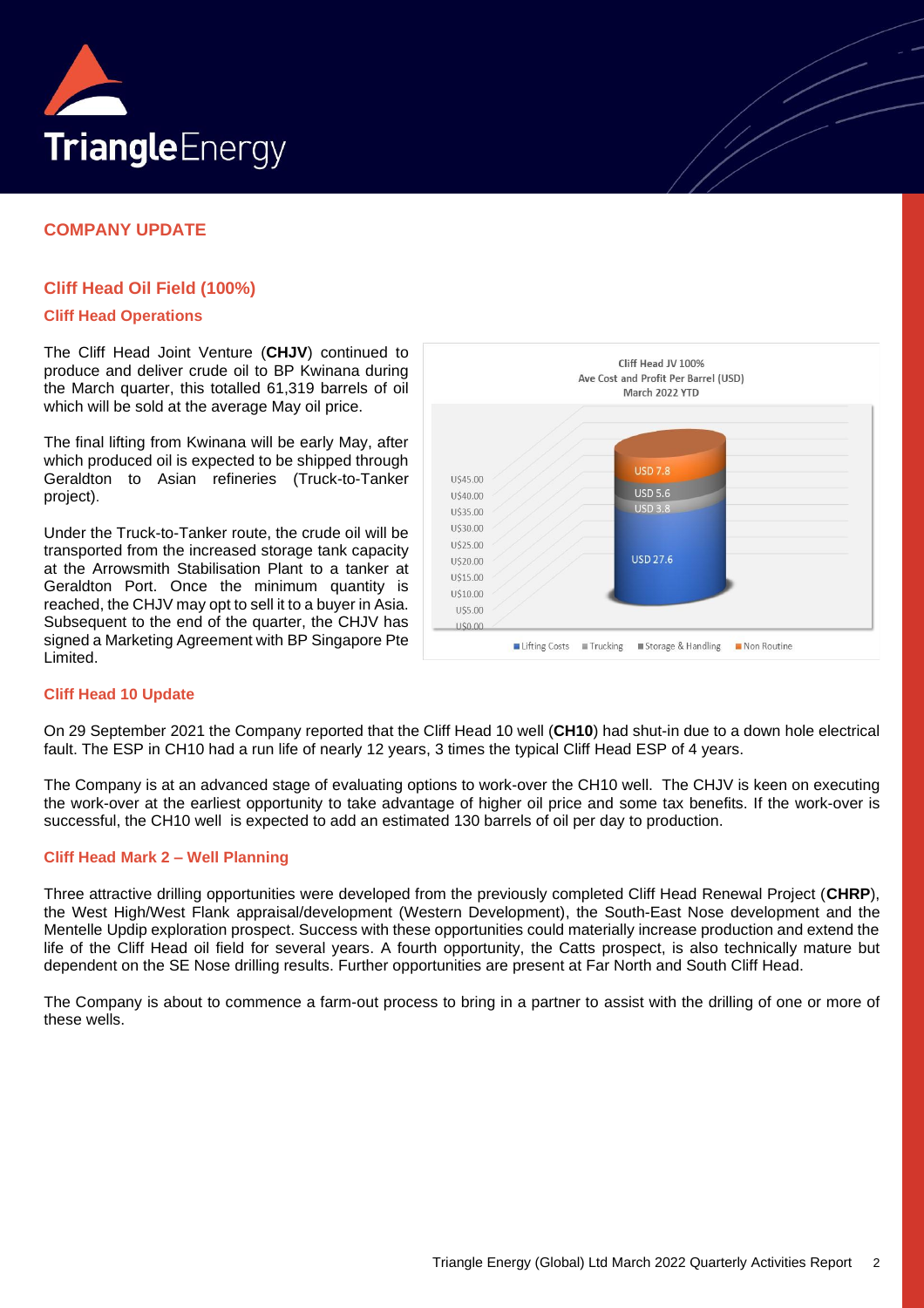



*Figure 1 Cliff Head Satellite Opportunities*

\* The estimated quantities of petroleum that may potentially be recovered by the application of a future development project(s) relate to undiscovered accumulations. These estimates have both a risk of discovery and a risk of development. Further exploration, appraisal and evaluation is required to determine the existence of a significant quantity of potentially moveable hydrocarbons.

#### **Mt Horner Production Licence L7(R1) / EP 437**

On 29 January 2021, the Company entered into a Sale and Purchase Agreement (**Agreement**) and Royalty Deed with subsidiaries of Key Petroleum Limited (ASX:**KEY**) to acquire a further 50% participating interest in Production Licence L7(R1) (**L7**) and a combined 86.94% interest in Exploration Permit EP 437 (**EP 437**) (together, **the Acquisition**).

Completion of the Agreement is conditional on usual regulatory approvals and execution of a deed of covenant in respect of the EP 437 Joint Operating Agreement. Completion of the necessary regulatory requirements in order that the Department of Mines, Industry Regulation and Safety can effect the transfer of Key's Petroleum's interests in L7 and EP 437 to Triangle continued through the quarter. On 15<sup>th</sup> March 2022, the company announced that the proposed Cut Off date for the Agreement was extended to 30 June 2022.

The Company progressed a detailed review of the mapping and resource potential of the L7 permit, with a particular focus on the Lower Permian gas potential (Kingia / High Cliff reservoirs), the same play level as the major gas discoveries in the basin such as the recent Lockyer Deep-1 well which lies adjacent to L7 to the south-east. This work has confirmed a substantial increase in prospective resources which were announced to the ASX on 12<sup>th</sup> April 2022, subsequent to the end of the quarter.

Preparations for the Bookara 3D Seismic Survey (Survey), under a Management Services Agreement whereby Triangle will provide all operational services in relation to the L7 / EP437 titles, was a major focus for the quarter. The Bookara 3D seismic survey will technically mature the high upside Permian gas targets and a portfolio of oil leads for drilling.

Contract negotiations with the seismic contractor Terrex, land access and regulatory approval processes were finalised. Acquisition of the Bookara 3D seismic data will commence in late April.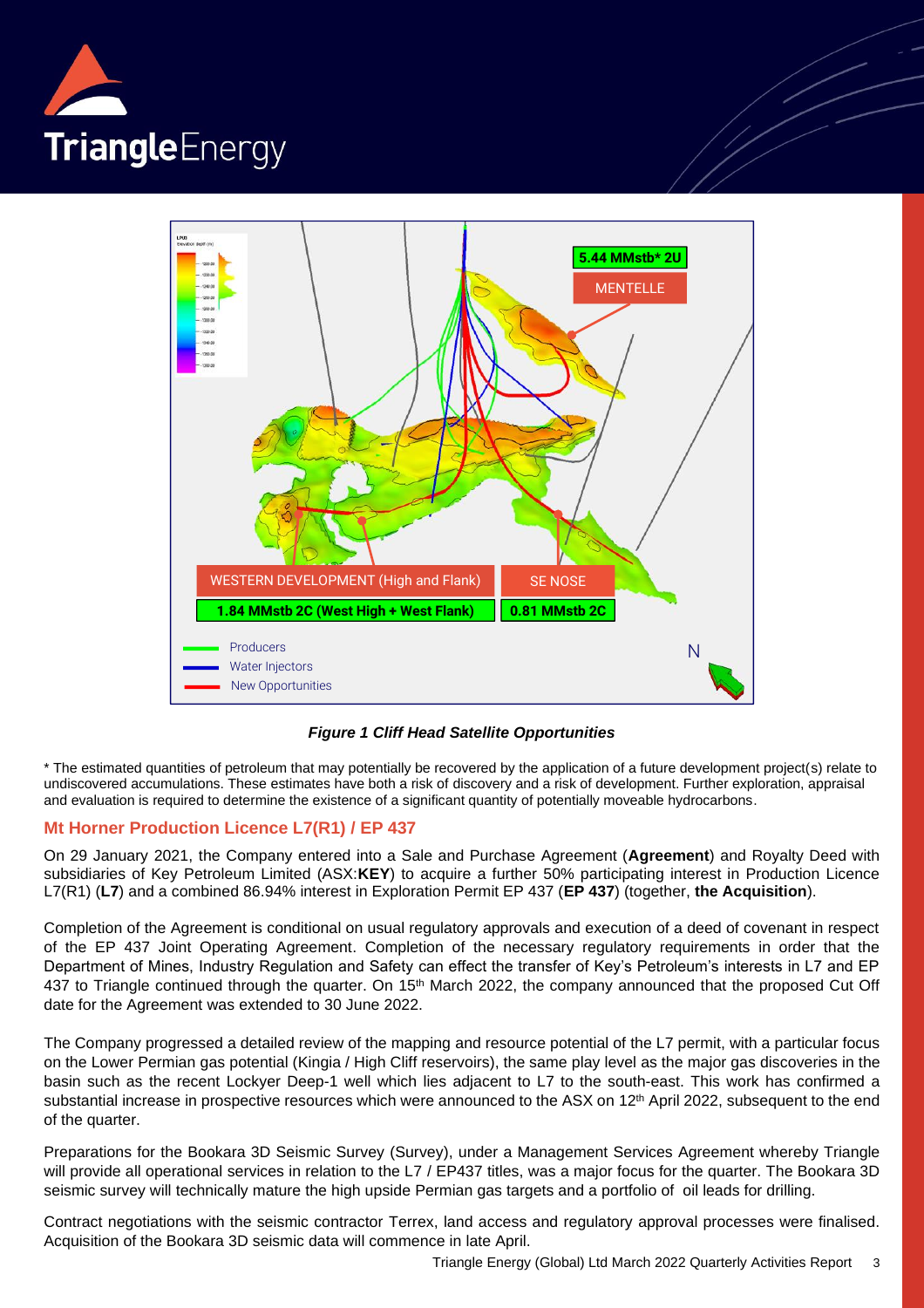

The company looks forward to the results of the Bookara 3D seismic survey which is expected to deliver several high value drilling opportunities.

Subsequent to the end of the quarter, the EP 437 Joint Venture has been granted a suspension and extension to Year 3 to provide time to acquire 3D seismic and prepare for drilling a well.

#### **TP/15 Xanadu-1 JV (45%)**

TP15 contains the Xanadu-1 well oil discovery. There is follow-up potential in the West Xanadu area with the West Xanadu, Texel and South Xanadu Leads.

Triangle increased its interest in the TP 15 Permit to 60% and is undertaking a review of prospectivity in the Permit.

The TP15 Joint Venture has been granted an extension to Year 3 to provide time for the prospectivity review and adequate planning and approval of the 100 km Year 4 2D seismic acquisition commitment to be undertaken.

#### **INVESTMENT**

#### **State Gas Limited (ASX: GAS)**

Triangle is the major shareholder of State Gas Limited (**State Gas**) (ASX: **GAS**) with an interest of 23.96%. The investment is equivalent to AU\$13.74 million in value at AU\$0.287 (as at 28 April 2022) per State Gas share.

#### **CORPORATE**

#### **COVID-19 Pandemic Plan**

The Company is actively complying with all mandates and adhering to the guidelines provided by the WA Government and will continue to monitor the situation to ensure staff and public safety at all times. The evolving

nature of the COVID-19 virus will inadvertently impact the business and its operations, but all necessary processes are in place to minimise the impact.

Triangle maintains an Infectious Disease Response Plan which is updated in line with changing legislation and governmental mandates as required.

#### **Board Changes**

On 14 February 2022, Messrs Greg Hancock, Conrad Todd and Mike Collins were appointed as Directors. Mr Henko Vos was also appointed as Company Secretary. Subsequently, Mr Greg Hancock was appointed as Non Executive Chairman, Mr Conrad Todd was appointed as Managing Director and Mr Mike Collins appointed as Non-Executive Director

Mr Hancock has over 25 years' experience in capital markets practising in the area of Corporate Finance. He has extensive experience in both Australia and the United Kingdom. In this time, he has specialised in mining and natural resources and has a background in the finance and management of small listed companies. He was the founding shareholder and first Chairman of Cooper Energy Ltd (ASX: COE), an Australian oil and gas producer with operations in the Cooper, Otway and Gippsland basins. Mr Hancock is the Non-Executive Chairman of ASX listed companies Ausquest Ltd, BMG Resources Ltd and LSE Listed Cobra Resources plc. He is Non-Executive director of Golden State Mining Ltd and Group 6 Metals Ltd (formerly King Island Scheelite Ltd).

Mr Todd has over 40 years' experience in Oil and Gas exploration and development. He has worked as Exploration and Development Manager for Cooper Energy and Lundin in Malaysia. In Indonesia, he was Chief Geophysicist and New Business Manager for LASMO and in Oman was Chief Geophysicist for Occidental. During his time at Lundin in Malaysia

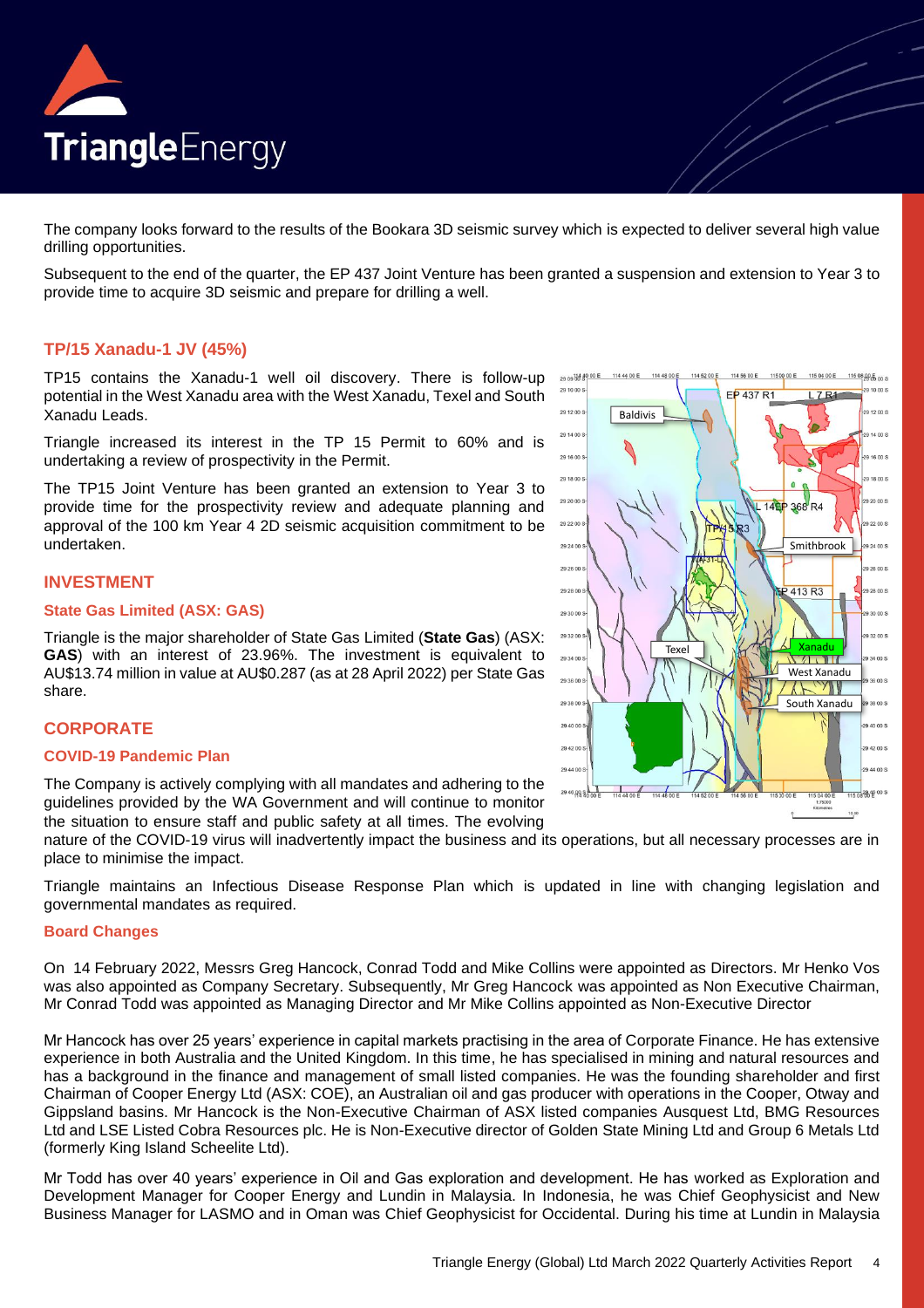

he ran the subsurface team which produced 20,000 bopd from a complex mixed oil and gas field. Whilst at Cooper, he ran the geoscience department during a period of growth when the market cap went from \$20 million to \$200 million.

Mr. Collins has over 35 years' experience in Oil and Gas exploration and development in Perth and London. He worked as VP Exploration and Geoscience for Mitsui E&P Australia and as both Senior Geophysicist and Senior Business Analyst for Woodside Energy Ltd in Australia. He was Senior Explorationist for AGIP (now Eni) in London. During his time at Mitsui E&P he managed the E&G subsurface team to provide focussed technical, economic and commercial advice/support across the Mitsui E&P exploration portfolio and assets in Australia, New Zealand, PNG and Indonesia culminating in various discoveries/acquisitions and divestments in the Browse, Exmouth, Otway, Gippsland, Taranaki and onshore Perth basins with the most recent asset acquisitions being Waitsia (from AWE) and Kipper.

#### **Capital and Management Expenditure**

As at 31 March 2022, Triangle had a cash balance of AU\$2.62M

During the quarter, the Company made the following payments:

- **Production expenditure**: Normal production operations at Cliff Head of AU\$2,375K. This amount represents 57.5% participating interest in CHJV;
- **Exploration and evaluation expenditure**: the Company paid AU\$712K for subsurface work in Cliff Head and L7 (Mt Horner);
- **Staff cost:** Payments to staff of AU\$906K; and
- **Administration and corporate:** other general and administration expenses of AU\$632K incurred by the Company in other areas of the business.

The Company also holds a 50% equity interest in Triangle Energy (Operations) Pty Ltd. This investment is equity accounted for in the Company's financial statements.

#### **Payments to Related Parties of the Company and its Associates**

During the quarter ending 31 March 2022, the Company paid AU\$348K to related parties of the entity and their associates. The payment is broken down as follows:

- 1. payments to executive director of AU\$293K, and
- 2. payments to non-executive directors of AU\$55K.

#### **Shareholder Analysis**

As at 31 March 2022 the Company had 2,083 shareholders and 1,075,308,936 shares on issue. The Top 20 shareholders held 33.80% of the total issued capital.

#### **Information in relation to ASX Listing Rule 5.4.3**

At 31 March 2022, the Company held a:

- 78.75% interest in WA-31-L in the Perth Basin, Western Australia;
- 45% interest in TP/15 Joint Venture in the Perth Basin, Western Australia;
- 50% participating interest in Production Licence L7(R1) Perth Basin, Western Australia and a further 50% subject to Completion of a Sale and Purchase Agreement;
- Interest in Exploration Permit 437 Perth Basin, Western Australia subject to Completion of Sale and Purchase **Agreements**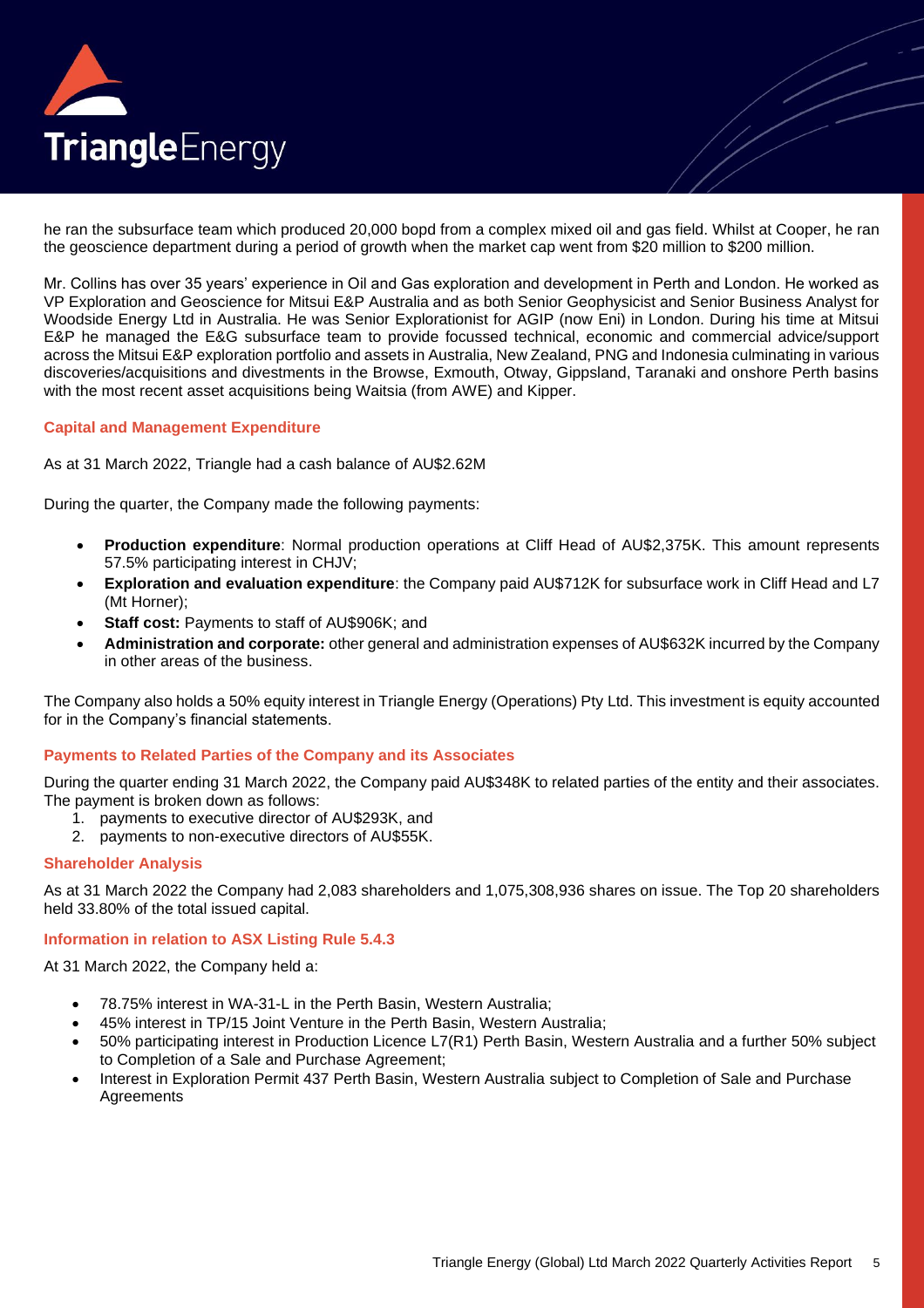

| <b>Authorised for Release by:</b>     | <b>Conrad Todd</b>         |
|---------------------------------------|----------------------------|
|                                       | <b>Managing Director</b>   |
| <b>ENDS</b>                           |                            |
| <b>General Shareholder Enquiries:</b> | info@triangleenergy.com.au |

#### **Notes Regarding Reserves, Contingent and Prospective Resources**

- *1. The Company prepares its Petroleum Reserves, Contingent Resources and Prospective Resources in accordance with the definitions and guidelines in the Society of Petroleum Engineers (SPE) 2018 Petroleum Resources Management System (PRMS).*
- *2. The Reserve and, Contingent Resources reported for Cliff Head lie within the Cliff Head Production Licence WA-31-L, operated by Triangle Energy (Operations).*
- *3. The Company's net Reserves and Contingent Resources are attributed to Triangle Energy's 78.75% net interest in WA-31-L.*
- *4. The evaluation date for the WA-31-L Reserves and Contingent Resources is 30 June 2021.*
- *5. The Company's Reserves and Contingent Resources for WA-31-L were reported to the ASX on 28 October 2021.*
- *6. The Company's Prospective Resources in Mt Horner lie within the onshore Perth Basin production licence L7, operated by Key Petroleum (Australia) Pty Ltd.*
- *7. The Company's Prospective Resources for L7 are attributed to Triangle Energy's 50.00% net interest.*
- *8. The evaluation date for the company's Prospective Resources in L7 is 18 August 2021.*
- *9. The Company's Prospective Resources for L7 were reported to the ASX on 20 August 2021.*
- *10. The Company is not aware of any new information or data that materially affects the information the Reserves, Contingent Resources or Prospective Resources referenced in this quarterly report.*

#### **Qualified Petroleum Reserves and Resources Evaluator Statement**

*The Reserves, Contingent Resources and Prospective Resources are based on and fairly represent information and supporting documentation prepared by, or under the supervision of, the Company's Sub-Surface Manager Mr Matt Fittall, who is a full-time employee of Triangle Energy (Global) Limited. Mr Fittall has provided his prior written consent to the form and context in which the information that relates to the reserves is presented. Mr Fittall is a Geologist BSc(hons)Geology with more than 30 years' experience, practising in Petroleum Geology. Mr Fittall is a member of the Petroleum Exploration Society of Australian (PESA).*

#### **About Triangle Energy (Global) Ltd**

*Triangle Energy (Global) Ltd is an ASX listed (ASX: TEG) oil and gas producer and explorer based in Perth, Western Australia. The Company has a 78.75% interest in, and is Operator of, the producing Cliff Head Oil Field, which includes the Arrowsmith Stabilisation Plant, and a 45% share of the Xanadu-1 Joint Venture and has executed a Farmout Agreement with Key Petroleum Limited for its Production Licence L7(R1), all located in the Perth Basin. The Company also has a 23.96% interest in State Gas Limited, a company with an 100% operating interest in the Reid's Dome production licence (PL 231 and Rolleston-West (ATP 2062)) in Queensland. The Company continues to assess acquisition prospects to expand its portfolio of assets.*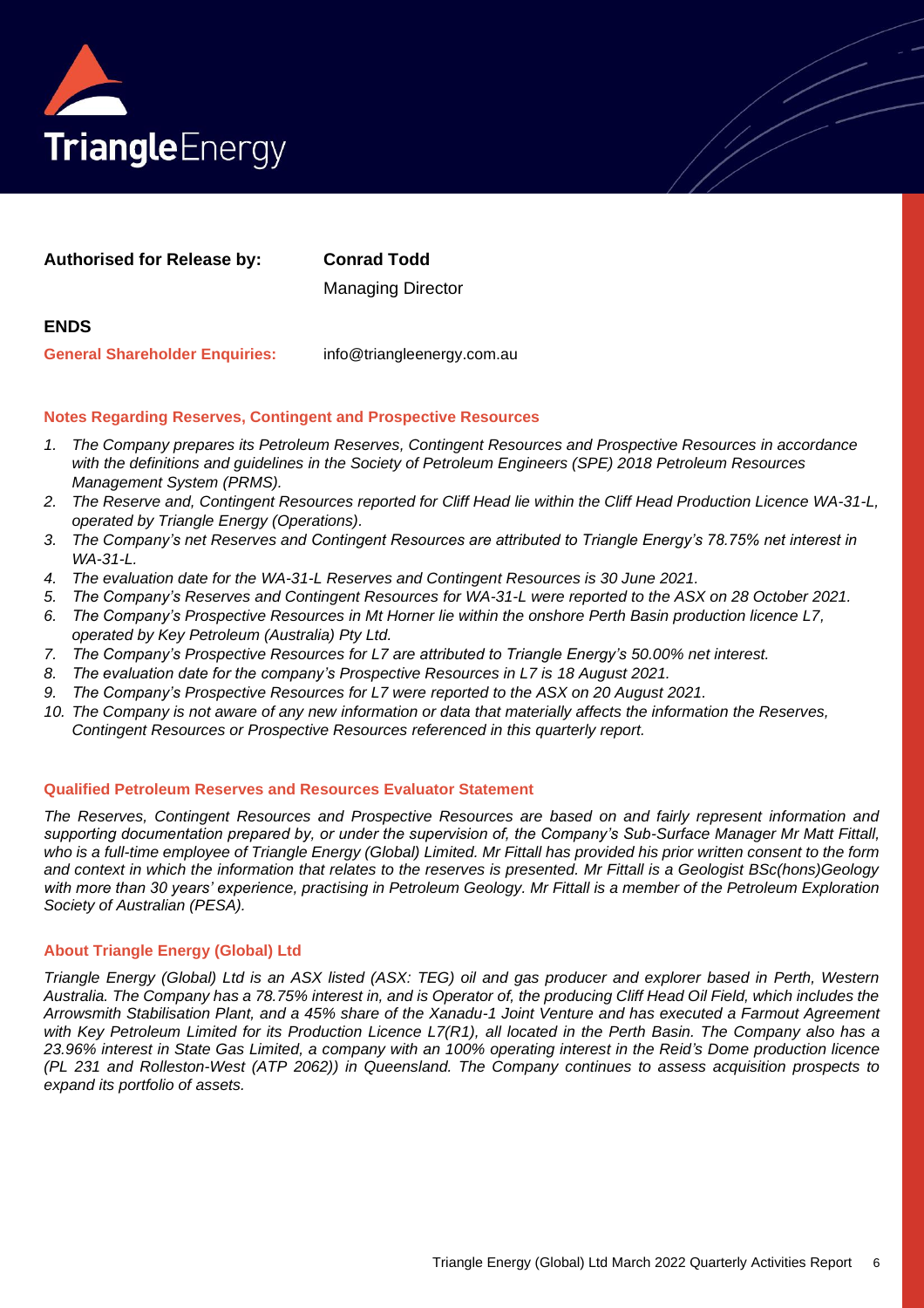## **Appendix 5B**

## **Mining exploration entity or oil and gas exploration entity quarterly cash flow report**

Name of entity

Triangle Energy (Global) Limited

ABN Cuarter ended ("current quarter")

52 110 411 428 31 March 2022

|     | <b>Consolidated statement of cash flows</b>       | <b>Current quarter</b><br>\$A'000 | Year to date<br>$(9$ months)<br>\$A'000 |
|-----|---------------------------------------------------|-----------------------------------|-----------------------------------------|
| 1.  | Cash flows from operating activities              |                                   |                                         |
| 1.1 | Receipts from customers                           | $\Omega$                          | 8,417                                   |
| 1.2 | Payments for                                      |                                   |                                         |
|     | exploration & evaluation (if expensed)<br>(a)     | 0                                 | 0                                       |
|     | development<br>(b)                                | 0                                 | O                                       |
|     | production<br>(c)                                 | (2,375)                           | (6, 183)                                |
|     | (d)<br>staff costs                                | (906)                             | (2,340)                                 |
|     | administration and corporate costs<br>(e)         | (632)                             | (1,929)                                 |
| 1.3 | Dividends received (see note 3)                   |                                   |                                         |
| 1.4 | Interest received                                 | 0                                 | 133                                     |
| 1.5 | Interest and other costs of finance paid          | 0                                 | (10)                                    |
| 1.6 | Income taxes / PRRT (paid) / received             | 5                                 | (2)                                     |
| 1.7 | Government grants and tax incentives              | $\Omega$                          | 0                                       |
| 1.8 | Other (provide details if material)               | 0                                 |                                         |
| 1.9 | Net cash from / (used in) operating<br>activities | (3,908)                           | (1, 914)                                |

|     |     | Cash flows from investing activities      |       |        |
|-----|-----|-------------------------------------------|-------|--------|
| 2.1 |     | Payments to acquire:                      |       |        |
|     | (a  | entities                                  |       |        |
|     | (b) | tenements                                 |       |        |
|     | (c) | property, plant and equipment             | (169) | 1,639  |
|     | (d) | exploration & evaluation (if capitalised) | (712) | (1.674 |
|     | (e) | investments                               |       |        |
|     | (f) | other non-current assets                  |       |        |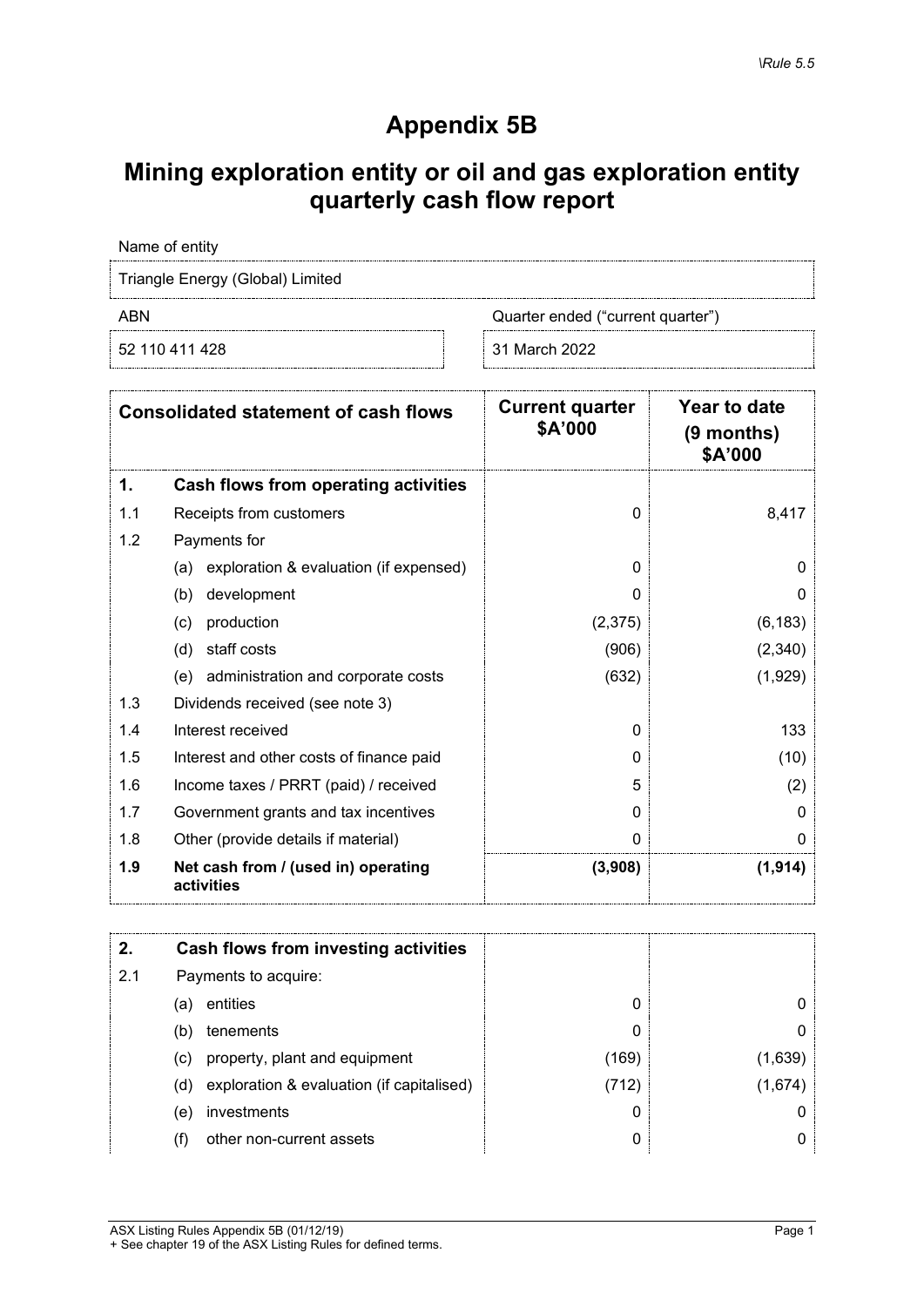|     | <b>Consolidated statement of cash flows</b>       | <b>Current quarter</b><br>\$A'000 | Year to date<br>(9 months)<br>\$A'000 |
|-----|---------------------------------------------------|-----------------------------------|---------------------------------------|
| 2.2 | Proceeds from the disposal of:                    |                                   |                                       |
|     | entities<br>(a)                                   | 0                                 |                                       |
|     | (b)<br>tenements                                  | 0                                 |                                       |
|     | property, plant and equipment<br>(c)              | O                                 |                                       |
|     | investments<br>(d)                                | O                                 |                                       |
|     | other non-current assets<br>(e)                   | O                                 |                                       |
| 2.3 | Cash flows from loans to other entities           | (891)                             | (2,741)                               |
| 2.4 | Dividends received (see note 3)                   | 0                                 |                                       |
| 2.5 | Other (repayment from associates)                 | U                                 | 2,322                                 |
| 2.6 | Net cash from / (used in) investing<br>activities | (1,772)                           | (3,732)                               |

| 3.   | Cash flows from financing activities                                                       |               |       |
|------|--------------------------------------------------------------------------------------------|---------------|-------|
| 3.1  | Proceeds from issues of equity securities<br>(excluding convertible debt securities)       | 0             | 8,226 |
| 3.2  | Proceeds from issue of convertible debt<br>securities                                      | O             |       |
| 3.3  | Proceeds from exercise of options                                                          | 0             | 312   |
| 3.4  | Transaction costs related to issues of equity<br>securities or convertible debt securities | 0             | (512) |
| 3.5  | Proceeds from borrowings                                                                   | $\Omega$      |       |
| 3.6  | Repayment of borrowings                                                                    | (5)           | (360) |
| 3.7  | Transaction costs related to loans and<br>borrowings                                       | $\mathcal{L}$ |       |
| 3.8  | Dividends paid                                                                             | 0             |       |
| 3.9  | Other (provide details if material)                                                        | U             |       |
| 3.10 | Net cash from / (used in) financing<br>activities                                          | (5)           | 7,666 |

|     | Net increase / (decrease) in cash and<br>cash equivalents for the period |          |         |
|-----|--------------------------------------------------------------------------|----------|---------|
| 4.1 | Cash and cash equivalents at beginning of<br>period                      | 8.329    | 598     |
| 4.2 | Net cash from / (used in) operating<br>activities (item 1.9 above)       | (3,908)  | (1,914) |
| 4.3 | Net cash from / (used in) investing activities<br>(item 2.6 above)       | (1, 772) |         |
| 4.4 | Net cash from / (used in) financing activities<br>(item 3.10 above)      | ί5       | 7 KKF   |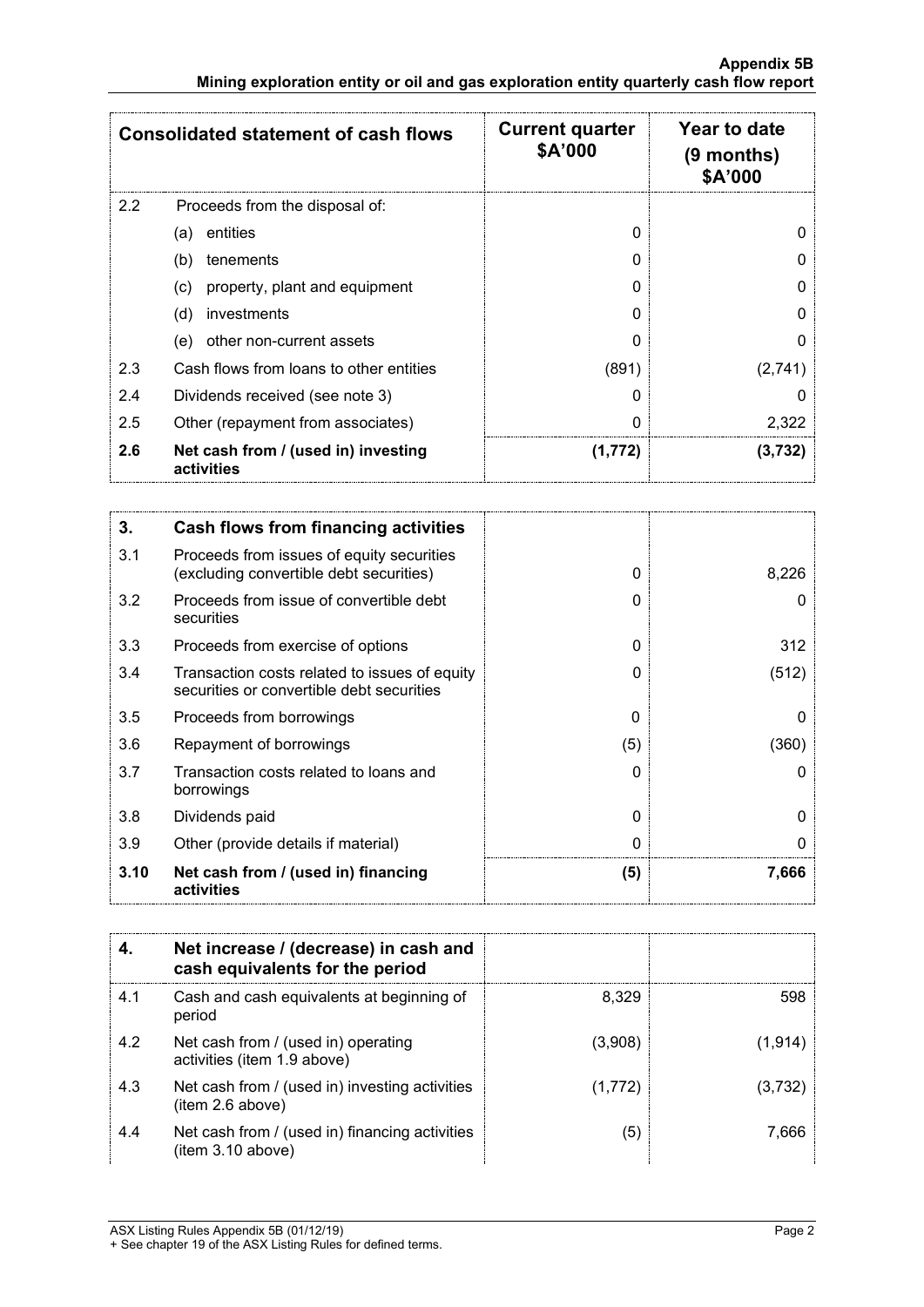| <b>Consolidated statement of cash flows</b> |                                                      | <b>Current quarter</b><br>\$A'000 | Year to date<br>$(9$ months)<br>\$A'000 |
|---------------------------------------------|------------------------------------------------------|-----------------------------------|-----------------------------------------|
| 4.5                                         | Effect of movement in exchange rates on<br>cash held |                                   |                                         |
| 4.6                                         | Cash and cash equivalents at end of<br>period        | 2.620                             |                                         |

| 5.  | Reconciliation of cash and cash<br>equivalents<br>at the end of the quarter (as shown in the<br>consolidated statement of cash flows) to the<br>related items in the accounts | <b>Current quarter</b><br>\$A'000 | <b>Previous quarter</b><br>\$A'000 |
|-----|-------------------------------------------------------------------------------------------------------------------------------------------------------------------------------|-----------------------------------|------------------------------------|
| 5.1 | Bank balances                                                                                                                                                                 | 2.617                             | 8,197                              |
| 5.2 | Call deposits                                                                                                                                                                 |                                   |                                    |
| 5.3 | <b>Bank overdrafts</b>                                                                                                                                                        |                                   |                                    |
| 5.4 | Other (provide details) Escrow and Joint<br><b>Venture Cash</b>                                                                                                               |                                   | 132                                |
| 5.5 | Cash and cash equivalents at end of<br>quarter (should equal item 4.6 above)                                                                                                  | 2,620                             | 8.329                              |

#### **6. Payments to related parties of the entity and their associates**

| <b>Current quarter</b><br>\$A'000 |
|-----------------------------------|
| 348                               |
|                                   |

6.1 Aggregate amount of payments to related parties and their associates included in item 1 6.2 Aggregate amount of payments to related parties and their

associates included in item 2

Note: if any amounts are shown in items 6.1 or 6.2, your quarterly activity report must include a description of, and an explanation for, such payments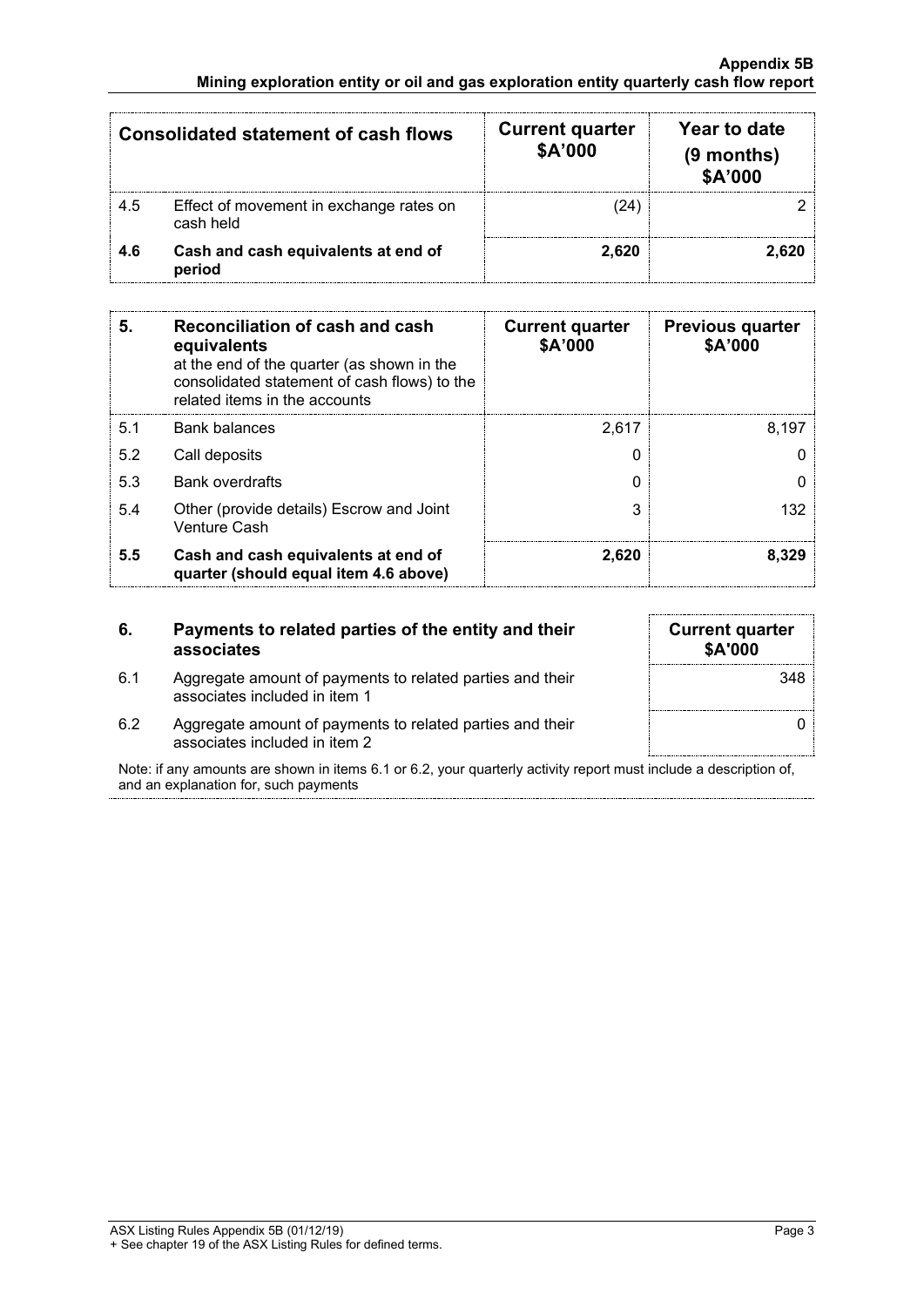### **7. Financing facilities** *Note: the term "facility' includes all forms of financing arrangements available to the entity. Add notes as necessary for an understanding of the sources of finance available to the entity.* 7.1 Loan facilities 0  $\vert$  0 0  $\vert$  0 0 7.2 Credit standby arrangements 7.3 Other (please specify) 7.4 **Total financing facilities** 0 0

| <b>Total facility</b><br>amount at quarter<br>end<br>\$A'000 | Amount drawn at<br>quarter end<br>\$A'000 |
|--------------------------------------------------------------|-------------------------------------------|
|                                                              |                                           |
|                                                              |                                           |
|                                                              |                                           |
|                                                              |                                           |

#### 7.5 **Unused financing facilities available at quarter end** 0

7.6 Include in the box below a description of each facility above, including the lender, interest rate, maturity date and whether it is secured or unsecured. If any additional financing facilities have been entered into or are proposed to be entered into after quarter end, include a note providing details of those facilities as well.

Lender: Pentin Pty Ltd

Facility: \$500,000 Unsecured Loan

Interest: 8% per annum

Facility fee: \$50,000

Term: Earlier of 6 months after first drawdown date and 5 business days after the Issue Date

| 8.  | Estimated cash available for future operating activities                     | \$A'000 |
|-----|------------------------------------------------------------------------------|---------|
| 8.1 | Net cash from / (used in) operating activities (Item 1.9)                    | (3,908) |
| 8.2 | Capitalised exploration & evaluation (Item 2.1(d))                           | (712)   |
| 8.3 | Total relevant outgoings (Item $8.1 +$ Item $8.2$ )                          | (4,620) |
| 8.4 | Cash and cash equivalents at quarter end (Item 4.6)                          | 2,620   |
| 8.5 | Unused finance facilities available at quarter end (Item 7.5)                |         |
| 8.6 | Total available funding (Item $8.4 +$ Item $8.5$ )                           | 2.620   |
| 8.7 | Estimated quarters of funding available (Item 8.6 divided by<br>Item $8.3$ ) | (0.57   |

8.8 If Item 8.7 is less than 2 quarters, please provide answers to the following questions:

1. Does the entity expect that it will continue to have the current level of net operating cash flows for the time being and, if not, why not?

No, the Company is not expecting to continue to have the current level of net operating cash flows. In May 2022, the Company is set to sell its crude oil inventory to BP. The estimated operating cash inflows from the sale being approximately US\$8 million (at an oil price of US\$100/bbl).

2. Has the entity taken any steps, or does it propose to take any steps, to raise further cash to fund its operations and, if so, what are those steps and how likely does it believe that they will be successful?

Yes, the Company launched a fundraise on 28 April 2022. The Company is confident in completing the proposed capital raise based on previous experience in successfully raising funds and the support the Company receives from its appointed brokers.